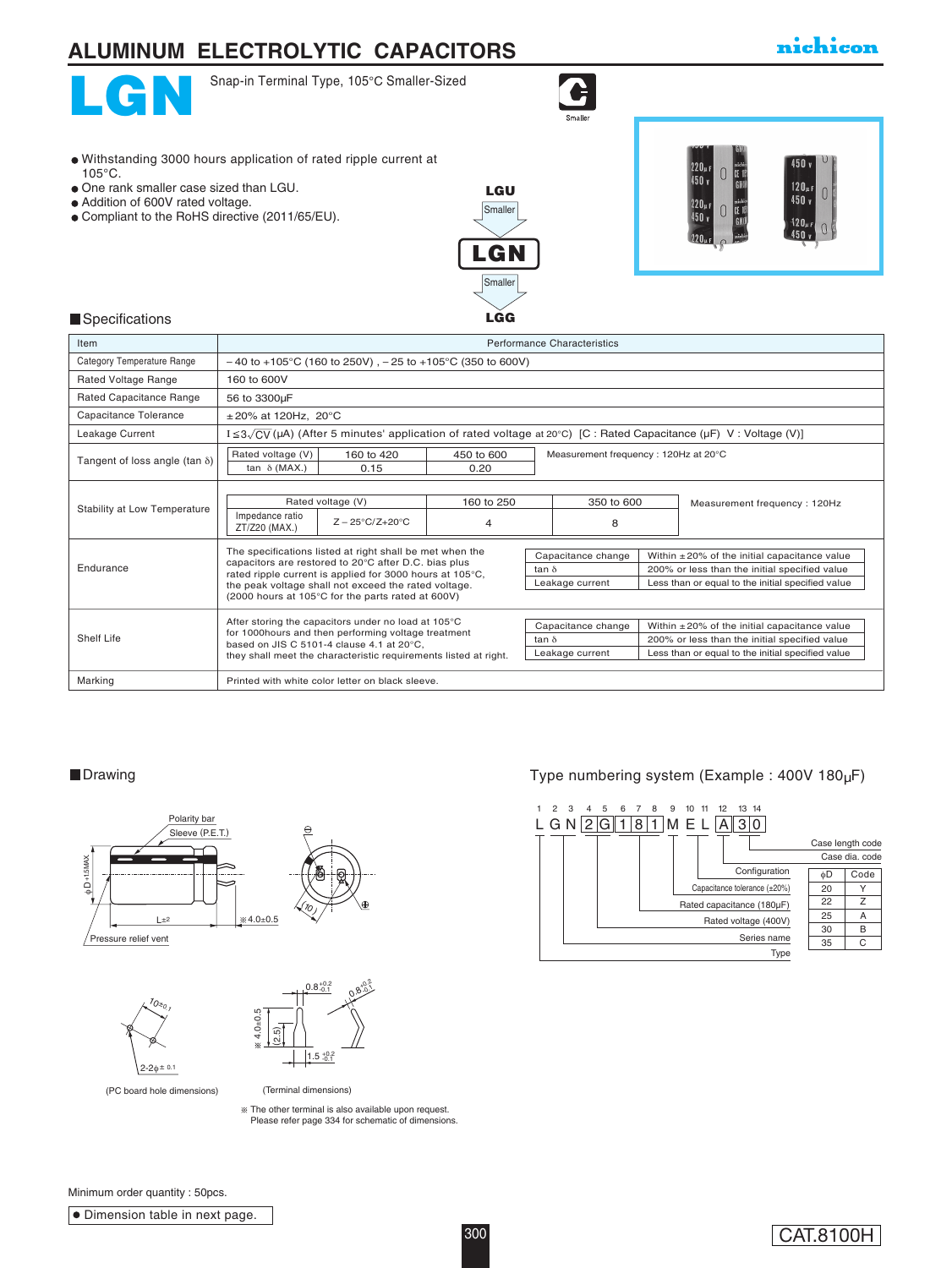### **ALUMINUM ELECTROLYTIC CAPACITORS**

# **LGN**

**Dimensions** 

| 160V (2C) |                               |                         |                         |                |
|-----------|-------------------------------|-------------------------|-------------------------|----------------|
| Cap.(µF)  | <b>Size</b><br>$\phi$ D×L(mm) | Rated ripple<br>(mArms) | Leakage Current<br>(mA) | Code           |
| 330       | $20 \times 25$                | 1170                    | 0.68                    | LGN2C331MELY25 |
| 390       | $20 \times 25$                | 1280                    | 0.74                    | LGN2C391MELY25 |
| 470       | $20 \times 30$                | 1400                    | 0.82                    | LGN2C471MELY30 |
|           | $22 \times 25$                | 1400                    | 0.82                    | LGN2C471MELZ25 |
| 560       | $20 \times 35$                | 1500                    | 0.89                    | LGN2C561MELY35 |
|           | $22 \times 30$                | 1500                    | 0.89                    | LGN2C561MELZ30 |
|           | $20 \times 40$                | 1700                    | 0.98                    | LGN2C681MELY40 |
| 680       | $22 \times 35$                | 1700                    | 0.98                    | LGN2C681MELZ35 |
|           | $25 \times 25$                | 1700                    | 0.98                    | LGN2C681MELA25 |
|           | $22 \times 35$                | 2000                    | 1.08                    | LGN2C821MELZ35 |
| 820       | $25 \times 30$                | 2000                    | 1.08                    | LGN2C821MELA30 |
|           | $30 \times 25$                | 2000                    | 1.08                    | LGN2C821MELB25 |
|           | $22 \times 45$                | 2200                    | 1.20                    | LGN2C102MELZ45 |
| 1000      | $25 \times 35$                | 2200                    | 1.20                    | LGN2C102MELA35 |
|           | $30 \times 25$                | 2200                    | 1.20                    | LGN2C102MELB25 |
|           | $25 \times 40$                | 2300                    | 1.31                    | LGN2C122MELA40 |
| 1200      | $30 \times 30$                | 2300                    | 1.31                    | LGN2C122MELB30 |
|           | $35 \times 25$                | 2300                    | 1.31                    | LGN2C122MELC25 |
|           | $25 \times 45$                | 2500                    | 1.46                    | LGN2C152MELA45 |
| 1500      | $30 \times 35$                | 2500                    | 1.46                    | LGN2C152MELB35 |
|           | $35 \times 30$                | 2500                    | 1.46                    | LGN2C152MELC30 |
|           | $30 \times 40$                | 2700                    | 1.60                    | LGN2C182MELB40 |
| 1800      | $35 \times 35$                | 2700                    | 1.60                    | LGN2C182MELC35 |
|           | $30 \times 45$                | 2900                    | 1.77                    | LGN2C222MELB45 |
| 2200      | $35 \times 35$                | 2900                    | 1.77                    | LGN2C222MELC35 |
| 2700      | $35 \times 45$                | 3100                    | 1.97                    | LGN2C272MELC45 |
| 3300      | $35 \times 50$                | 3300                    | 2.17                    | LGN2C332MELC50 |
|           |                               |                         |                         |                |

|          | 180V (2Z)              |                         |                         |                |  |  |
|----------|------------------------|-------------------------|-------------------------|----------------|--|--|
| Cap.(µF) | Size<br>$\phi$ D×L(mm) | Rated ripple<br>(mArms) | Leakage Current<br>(mA) | Code           |  |  |
| 330      | $20 \times 25$         | 1200                    | 0.73                    | LGN2Z331MELY25 |  |  |
|          | $20 \times 30$         | 1280                    | 0.79                    | LGN2Z391MELY30 |  |  |
| 390      | $22 \times 25$         | 1280                    | 0.79                    | LGN2Z391MELZ25 |  |  |
|          | $20 \times 35$         | 1380                    | 0.87                    | LGN2Z471MELY35 |  |  |
| 470      | $22 \times 30$         | 1380                    | 0.87                    | LGN2Z471MELZ30 |  |  |
|          | $20 \times 40$         | 1500                    | 0.95                    | LGN2Z561MELY40 |  |  |
| 560      | $22 \times 30$         | 1500                    | 0.95                    | LGN2Z561MELZ30 |  |  |
|          | $25 \times 25$         | 1500                    | 0.95                    | LGN2Z561MELA25 |  |  |
|          | $20 \times 45$         | 1700                    | 1.04                    | LGN2Z681MELY45 |  |  |
| 680      | $22 \times 35$         | 1700                    | 1.04                    | LGN2Z681MELZ35 |  |  |
|          | $25 \times 30$         | 1700                    | 1.04                    | LGN2Z681MELA30 |  |  |
|          | $22 \times 40$         | 2000                    | 1.15                    | LGN2Z821MELZ40 |  |  |
| 820      | $25 \times 35$         | 2000                    | 1.15                    | LGN2Z821MELA35 |  |  |
|          | $30 \times 25$         | 2000                    | 1.15                    | LGN2Z821MELB25 |  |  |
|          | $25 \times 40$         | 2200                    | 1.27                    | LGN2Z102MELA40 |  |  |
| 1000     | $30 \times 30$         | 2200                    | 1.27                    | LGN2Z102MELB30 |  |  |
|          | $35 \times 25$         | 2200                    | 1.27                    | LGN2Z102MELC25 |  |  |
|          | $25 \times 45$         | 2300                    | 1.39                    | LGN2Z122MELA45 |  |  |
| 1200     | $30 \times 35$         | 2300                    | 1.39                    | LGN2Z122MELB35 |  |  |
|          | $35 \times 30$         | 2300                    | 1.39                    | LGN2Z122MELC30 |  |  |
|          | $25 \times 50$         | 2500                    | 1.55                    | LGN2Z152MELA50 |  |  |
| 1500     | $30 \times 40$         | 2500                    | 1.55                    | LGN2Z152MELB40 |  |  |
|          | $35 \times 30$         | 2500                    | 1.55                    | LGN2Z152MELC30 |  |  |
| 1800     | $30 \times 45$         | 2700                    | 1.70                    | LGN2Z182MELB45 |  |  |
|          | $35 \times 35$         | 2700                    | 1.70                    | LGN2Z182MELC35 |  |  |
| 2200     | $30 \times 50$         | 2900                    | 1.88                    | LGN2Z222MELB50 |  |  |
|          | $35 \times 40$         | 2900                    | 1.88                    | LGN2Z222MELC40 |  |  |
| 2700     | $35 \times 50$         | 3100                    | 2.09                    | LGN2Z272MELC50 |  |  |

|          | 200V (2D)                     |                         |                         |                |  |  |
|----------|-------------------------------|-------------------------|-------------------------|----------------|--|--|
| Cap.(µF) | <b>Size</b><br>$\phi$ D×L(mm) | Rated ripple<br>(mArms) | Leakage Current<br>(mA) | Code           |  |  |
| 270      | $20 \times 25$                | 990                     | 0.69                    | LGN2D271MELY25 |  |  |
| 330      | $20 \times 30$                | 1200                    | 0.77                    | LGN2D331MELY30 |  |  |
|          | $22 \times 25$                | 1200                    | 0.77                    | LGN2D331MELZ25 |  |  |
| 390      | $20 \times 30$                | 1340                    | 0.83                    | LGN2D391MELY30 |  |  |
|          | $22 \times 25$                | 1310                    | 0.83                    | LGN2D391MELZ25 |  |  |
|          | $20 \times 35$                | 1480                    | 0.91                    | LGN2D471MELY35 |  |  |
| 470      | $22 \times 30$                | 1480                    | 0.91                    | LGN2D471MELZ30 |  |  |
|          | $25 \times 25$                | 1480                    | 0.91                    | LGN2D471MELA25 |  |  |
| 560      | $20 \times 40$                | 1600                    | 1.00                    | LGN2D561MELY40 |  |  |
|          | $22 \times 35$                | 1600                    | 1.00                    | LGN2D561MELZ35 |  |  |
|          | $22 \times 40$                | 1750                    | 1.10                    | LGN2D681MELZ40 |  |  |
| 680      | $25 \times 30$                | 1750                    | 1.10                    | LGN2D681MELA30 |  |  |
|          | $30 \times 25$                | 1750                    | 1.10                    | LGN2D681MELB25 |  |  |
| 820      | $22 \times 45$                | 2040                    | 1.21                    | LGN2D821MELZ45 |  |  |
|          | $25 \times 35$                | 2040                    | 1.21                    | LGN2D821MELA35 |  |  |
|          | $22 \times 50$                | 2300                    | 1.34                    | LGN2D102MELZ50 |  |  |
| 1000     | $25 \times 45$                | 2300                    | 1.34                    | LGN2D102MELA45 |  |  |
|          | $30 \times 30$                | 2300                    | 1.34                    | LGN2D102MELB30 |  |  |
|          | $35 \times 25$                | 2300                    | 1.34                    | LGN2D102MELC25 |  |  |
|          | $25 \times 50$                | 2650                    | 1.46                    | LGN2D122MELA50 |  |  |
| 1200     | $30 \times 35$                | 2650                    | 1.46                    | LGN2D122MELB35 |  |  |
|          | $35 \times 30$                | 2650                    | 1.46                    | LGN2D122MELC30 |  |  |
| 1500     | $30 \times 40$                | 2800                    | 1.64                    | LGN2D152MELB40 |  |  |
|          | $35 \times 35$                | 2800                    | 1.64                    | LGN2D152MELC35 |  |  |
| 1800     | $30 \times 50$                | 3080                    | 1.80                    | LGN2D182MELB50 |  |  |
|          | $35 \times 40$                | 3080                    | 1.80                    | LGN2D182MELC40 |  |  |
| 2200     | $35 \times 45$                | 3480                    | 1.98                    | LGN2D222MELC45 |  |  |

| 220V (2P) |                               |                         |                         |                |
|-----------|-------------------------------|-------------------------|-------------------------|----------------|
| Cap.(µF)  | <b>Size</b><br>$\phi$ D×L(mm) | Rated ripple<br>(mArms) | Leakage Current<br>(mA) | Code           |
| 220       | $20 \times 25$                | 980                     | 0.66                    | LGN2P221MELY25 |
|           | $20 \times 30$                | 1080                    | 0.73                    | LGN2P271MELY30 |
| 270       | $22 \times 25$                | 1080                    | 0.73                    | LGN2P271MELZ25 |
|           | $20 \times 35$                | 1260                    | 0.80                    | LGN2P331MELY35 |
| 330       | $22 \times 25$                | 1260                    | 0.80                    | LGN2P331MELZ25 |
|           | $20 \times 35$                | 1340                    | 0.87                    | LGN2P391MELY35 |
| 390       | $22 \times 30$                | 1340                    | 0.87                    | LGN2P391MELZ30 |
|           | $25 \times 25$                | 1340                    | 0.87                    | LGN2P391MELA25 |
|           | $20 \times 45$                | 1480                    | 0.96                    | LGN2P471MELY45 |
| 470       | $22 \times 35$                | 1480                    | 0.96                    | LGN2P471MELZ35 |
|           | $22 \times 40$                | 1610                    | 1.05                    | LGN2P561MELZ40 |
| 560       | $25 \times 35$                | 1610                    | 1.05                    | LGN2P561MELA35 |
|           | $30 \times 25$                | 1610                    | 1.05                    | LGN2P561MELB25 |
|           | $22 \times 45$                | 1780                    | 1.16                    | LGN2P681MELZ45 |
| 680       | $25 \times 35$                | 1780                    | 1.16                    | LGN2P681MELA35 |
|           | $30 \times 30$                | 1780                    | 1.16                    | LGN2P681MELB30 |
|           | $22 \times 50$                | 1930                    | 1.27                    | LGN2P821MELZ50 |
|           | $25 \times 40$                | 1930                    | 1.27                    | LGN2P821MELA40 |
| 820       | $30 \times 35$                | 1930                    | 1.27                    | LGN2P821MELB35 |
|           | $35 \times 25$                | 1930                    | 1.27                    | LGN2P821MELC25 |
|           | $25 \times 50$                | 2330                    | 1.40                    | LGN2P102MELA50 |
| 1000      | $30 \times 35$                | 2330                    | 1.40                    | LGN2P102MELB35 |
|           | $35 \times 30$                | 2330                    | 1.40                    | LGN2P102MELC30 |
|           | $30 \times 40$                | 2500                    | 1.54                    | LGN2P122MELB40 |
| 1200      | $35 \times 35$                | 2500                    | 1.54                    | LGN2P122MELC35 |
|           | $30 \times 50$                | 2760                    | 1.72                    | LGN2P152MELB50 |
| 1500      | $35 \times 40$                | 2760                    | 1.72                    | LGN2P152MELC40 |
| 1800      | $35 \times 50$                | 3110                    | 1.88                    | LGN2P182MELC50 |

CAT.8100H Rated ripple current (mArms) at 105°C 120Hz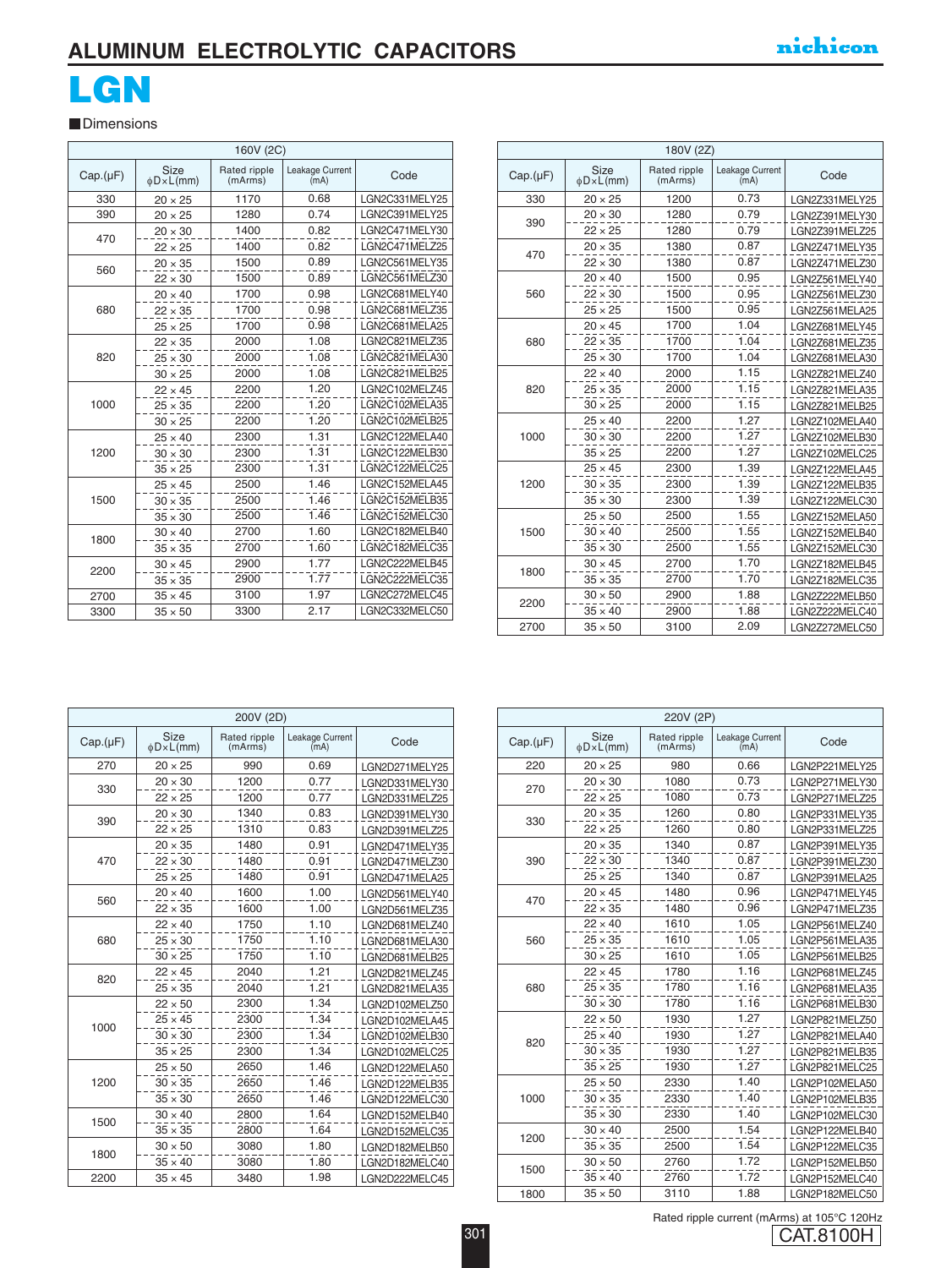## **ALUMINUM ELECTROLYTIC CAPACITORS**

# **LGN**

#### **Dimensions**

|          | 250V (2E)              |                         |                         |                |  |  |
|----------|------------------------|-------------------------|-------------------------|----------------|--|--|
| Cap.(µF) | Size<br>$\phi$ D×L(mm) | Rated ripple<br>(mArms) | Leakage Current<br>(mA) | Code           |  |  |
| 220      | $22 \times 25$         | 1000                    | 0.70                    | LGN2E221MELZ25 |  |  |
| 270      | $22 \times 25$         | 1100                    | 0.77                    | LGN2E271MELZ25 |  |  |
|          | $20 \times 35$         | 1200                    | 0.86                    | LGN2E331MELY35 |  |  |
| 330      | $22 \times 30$         | 1200                    | 0.86                    | LGN2E331MELZ30 |  |  |
|          | $25 \times 25$         | 1200                    | 0.86                    | LGN2E331MELA25 |  |  |
|          | $20 \times 40$         | 1300                    | 0.93                    | LGN2E391MELY40 |  |  |
| 390      | $22 \times 35$         | 1300                    | 0.93                    | LGN2E391MELZ35 |  |  |
|          | $25 \times 30$         | 1300                    | 0.93                    | LGN2E391MELA30 |  |  |
|          | $22 \times 40$         | 1400                    | 1.02                    | LGN2E471MELZ40 |  |  |
| 470      | $25 \times 35$         | 1400                    | 1.02                    | LGN2E471MELA35 |  |  |
|          | $30 \times 25$         | 1400                    | 1.02                    | LGN2E471MELB25 |  |  |
|          | $22 \times 45$         | 1500                    | 1.12                    | LGN2E561MELZ45 |  |  |
| 560      | $25 \times 35$         | 1500                    | 1.12                    | LGN2E561MELA35 |  |  |
|          | $30 \times 30$         | 1500                    | 1.12                    | LGN2E561MELB30 |  |  |
|          | $22 \times 50$         | 1700                    | 1.23                    | LGN2E681MELZ50 |  |  |
| 680      | $25 \times 40$         | 1700                    | 1.23                    | LGN2E681MELA40 |  |  |
|          | $30 \times 30$         | 1700                    | 1.23                    | LGN2E681MELB30 |  |  |
|          | $35 \times 25$         | 1700                    | 1.23                    | LGN2E681MELC25 |  |  |
|          | $25 \times 45$         | 2000                    | 1.35                    | LGN2E821MELA45 |  |  |
| 820      | $30 \times 35$         | 2000                    | 1.35                    | LGN2E821MELB35 |  |  |
|          | $35 \times 30$         | 2000                    | 1.35                    | LGN2E821MELC30 |  |  |
|          | $30 \times 40$         | 2200                    | 1.50                    | LGN2E102MELB40 |  |  |
| 1000     | $35 \times 35$         | 2200                    | 1.50                    | LGN2E102MELC35 |  |  |
|          | $30 \times 45$         | 2300                    | 1.64                    | LGN2E122MELB45 |  |  |
| 1200     | $35 \times 40$         | 2300                    | 1.64                    | LGN2E122MELC40 |  |  |
| 1500     | $35 \times 45$         | 2500                    | 1.83                    | LGN2E152MELC45 |  |  |
| 1800     | $35 \times 50$         | 2700                    | 2.01                    | LGN2E182MELC50 |  |  |

|          | 350V (2V)              |                         |                         |                |  |
|----------|------------------------|-------------------------|-------------------------|----------------|--|
| Cap.(µF) | Size<br>$\phi$ D×L(mm) | Rated ripple<br>(mArms) | Leakage Current<br>(mA) | Code           |  |
| 120      | $22 \times 25$         | 750                     | 0.61                    | LGN2V121MELZ25 |  |
| 150      | $22 \times 30$         | 820                     | 0.68                    | LGN2V151MELZ30 |  |
| 180      | $22 \times 30$         | 900                     | 0.75                    | LGN2V181MELZ30 |  |
|          | $25 \times 25$         | 900                     | 0.75                    | LGN2V181MELA25 |  |
| 220      | $22 \times 35$         | 1000                    | 0.83                    | LGN2V221MELZ35 |  |
|          | $25 \times 30$         | 1000                    | 0.83                    | LGN2V221MELA30 |  |
|          | $22 \times 40$         | 1100                    | 0.92                    | LGN2V271MELZ40 |  |
| 270      | $25 \times 35$         | 1100                    | 0.92                    | LGN2V271MELA35 |  |
|          | $30 \times 25$         | 1100                    | 0.92                    | LGN2V271MELB25 |  |
|          | $22 \times 45$         | 1200                    | 1.01                    | LGN2V331MELZ45 |  |
| 330      | $25 \times 40$         | 1200                    | 1.01                    | LGN2V331MELA40 |  |
|          | $30 \times 30$         | 1200                    | 1.01                    | LGN2V331MELB30 |  |
| 390      | $25 \times 45$         | 1300                    | 1.10                    | LGN2V391MELA45 |  |
|          | $30 \times 35$         | 1300                    | 1.10                    | LGN2V391MELB35 |  |
|          | $25 \times 50$         | 1400                    | 1.21                    | LGN2V471MELA50 |  |
| 470      | $30 \times 40$         | 1400                    | 1.21                    | LGN2V471MELB40 |  |
|          | $35 \times 30$         | 1400                    | 1.21                    | LGN2V471MELC30 |  |
| 560      | $30 \times 45$         | 1500                    | 1.32                    | LGN2V561MELB45 |  |
|          | $35 \times 35$         | 1500                    | 1.32                    | LGN2V561MELC35 |  |
| 680      | $30 \times 50$         | 1700                    | 1.46                    | LGN2V681MELB50 |  |
|          | $35 \times 40$         | 1700                    | 1.46                    | LGN2V681MELC40 |  |
| 820      | $35 \times 45$         | 1900                    | 1.60                    | LGN2V821MELC45 |  |

| 400V (2G) |                                 |                         |                         |                |  |
|-----------|---------------------------------|-------------------------|-------------------------|----------------|--|
| Cap.(µF)  | <b>Size</b><br>$\phi$ D × L(mm) | Rated ripple<br>(mArms) | Leakage Current<br>(mA) | Code           |  |
| 68        | $20 \times 25$                  | 490                     | 0.49                    | LGN2G680MELY25 |  |
| 82        | $20 \times 30$                  | 640                     | 0.54                    | LGN2G820MELY30 |  |
| 100       | $20 \times 30$                  | 680                     | 0.60                    | LGN2G101MELY30 |  |
|           | $22 \times 25$                  | 680                     | 0.60                    | LGN2G101MELZ25 |  |
| 120       | $20 \times 35$                  | 730                     | 0.65                    | LGN2G121MELY35 |  |
|           | $22 \times 30$                  | 730                     | 0.65                    | LGN2G121MELZ30 |  |
| 150       | $20 \times 40$                  | 850                     | 0.73                    | LGN2G151MELY40 |  |
|           | $22 \times 35$                  | 850                     | 0.73                    | LGN2G151MELZ35 |  |
|           | $22 \times 35$                  | 950                     | 0.80                    | LGN2G181MELZ35 |  |
| 180       | $25 \times 30$                  | 950                     | 0.80                    | LGN2G181MELA30 |  |
|           | $30 \times 25$                  | 950                     | 0.80                    | LGN2G181MELB25 |  |
|           | $22 \times 45$                  | 1100                    | 0.88                    | LGN2G221MELZ45 |  |
| 220       | $25 \times 35$                  | 1100                    | 0.88                    | LGN2G221MELA35 |  |
|           | $30 \times 25$                  | 1100                    | 0.88                    | LGN2G221MELB25 |  |
|           | $22 \times 50$                  | 1220                    | 0.98                    | LGN2G271MELZ50 |  |
| 270       | $25 \times 40$                  | 1220                    | 0.98                    | LGN2G271MELA40 |  |
|           | $30 \times 30$                  | 1220                    | 0.98                    | LGN2G271MELB30 |  |
|           | $35 \times 25$                  | 1220                    | 0.98                    | LGN2G271MELC25 |  |
| 330       | $25 \times 45$                  | 1440                    | 1.08                    | LGN2G331MELA45 |  |
|           | $30 \times 35$                  | 1440                    | 1.08                    | LGN2G331MELB35 |  |
|           | $25 \times 50$                  | 1550                    | 1.18                    | LGN2G391MELA50 |  |
| 390       | $30 \times 40$                  | 1550                    | 1.18                    | LGN2G391MELB40 |  |
|           | $35 \times 30$                  | 1550                    | 1.18                    | LGN2G391MELC30 |  |
| 470       | $30 \times 45$                  | 1680                    | 1.30                    | LGN2G471MELB45 |  |
|           | $35 \times 35$                  | 1680                    | 1.30                    | LGN2G471MELC35 |  |
| 560       | $30 \times 50$                  | 1900                    | 1.41                    | LGN2G561MELB50 |  |
|           | $35 \times 40$                  | 1900                    | 1.41                    | LGN2G561MELC40 |  |
| 680       | $35 \times 45$                  | 2120                    | 1.56                    | LGN2G681MELC45 |  |

| 420V (W6) |                        |                         |                         |                |  |
|-----------|------------------------|-------------------------|-------------------------|----------------|--|
| Cap.(µF)  | Size<br>$\phi$ D×L(mm) | Rated ripple<br>(mArms) | Leakage Current<br>(mA) | Code           |  |
| 68        | $20 \times 25$         | 500                     | 0.50                    | LGNW6680MELY25 |  |
| 82        | $20 \times 25$         | 640                     | 0.55                    | LGNW6820MELY25 |  |
| 100       | $20 \times 30$         | 660                     | 0.61                    | LGNW6101MELY30 |  |
|           | $22 \times 25$         | 660                     | 0.61                    | LGNW6101MELZ25 |  |
|           | $20 \times 35$         | 810                     | 0.67                    | LGNW6121MELY35 |  |
| 120       | $22 \times 30$         | 810                     | 0.67                    | LGNW6121MELZ30 |  |
|           | $25 \times 25$         | 810                     | 0.67                    | LGNW6121MELA25 |  |
|           | $20 \times 40$         | 840                     | 0.75                    | LGNW6151MELY40 |  |
| 150       | $22 \times 35$         | 840                     | 0.75                    | LGNW6151MELZ35 |  |
|           | $25 \times 30$         | 840                     | 0.75                    | LGNW6151MELA30 |  |
|           | $20 \times 45$         | 910                     | 0.82                    | LGNW6181MELY45 |  |
| 180       | $22 \times 40$         | 910                     | 0.82                    | LGNW6181MELZ40 |  |
|           | $25 \times 30$         | 910                     | 0.82                    | LGNW6181MELA30 |  |
|           | $30 \times 25$         | 910                     | 0.82                    | LGNW6181MELB25 |  |
|           | $22 \times 45$         | 1050                    | 0.91                    | LGNW6221MELZ45 |  |
| 220       | $25 \times 35$         | 1050                    | 0.91                    | LGNW6221MELA35 |  |
|           | $30 \times 30$         | 1050                    | 0.91                    | LGNW6221MELB30 |  |
|           | $25 \times 40$         | 1250                    | 1.01                    | LGNW6271MELA40 |  |
| 270       | $30 \times 30$         | 1250                    | 1.01                    | LGNW6271MELB30 |  |
|           | $35 \times 25$         | 1250                    | 1.01                    | LGNW6271MELC25 |  |
|           | $25 \times 50$         | 1420                    | 1.11                    | LGNW6331MELA50 |  |
| 330       | $30 \times 35$         | 1420                    | 1.11                    | LGNW6331MELB35 |  |
|           | $35 \times 30$         | 1420                    | 1.11                    | LGNW6331MELC30 |  |
| 390       | $30 \times 40$         | 1610                    | 1.21                    | LGNW6391MELB40 |  |
|           | $35 \times 35$         | 1610                    | 1.21                    | LGNW6391MELC35 |  |
|           | $30 \times 45$         | 1860                    | 1.33                    | LGNW6471MELB45 |  |
| 470       | $35 \times 40$         | 1860                    | 1.33                    | LGNW6471MELC40 |  |
| 560       | $35 \times 45$         | 2100                    | 1.45                    | LGNW6561MELC45 |  |
| 680       | $35 \times 50$         | 2200                    | 1.60                    | LGNW6681MELC50 |  |

Rated ripple current (mArms) at 105°C 120Hz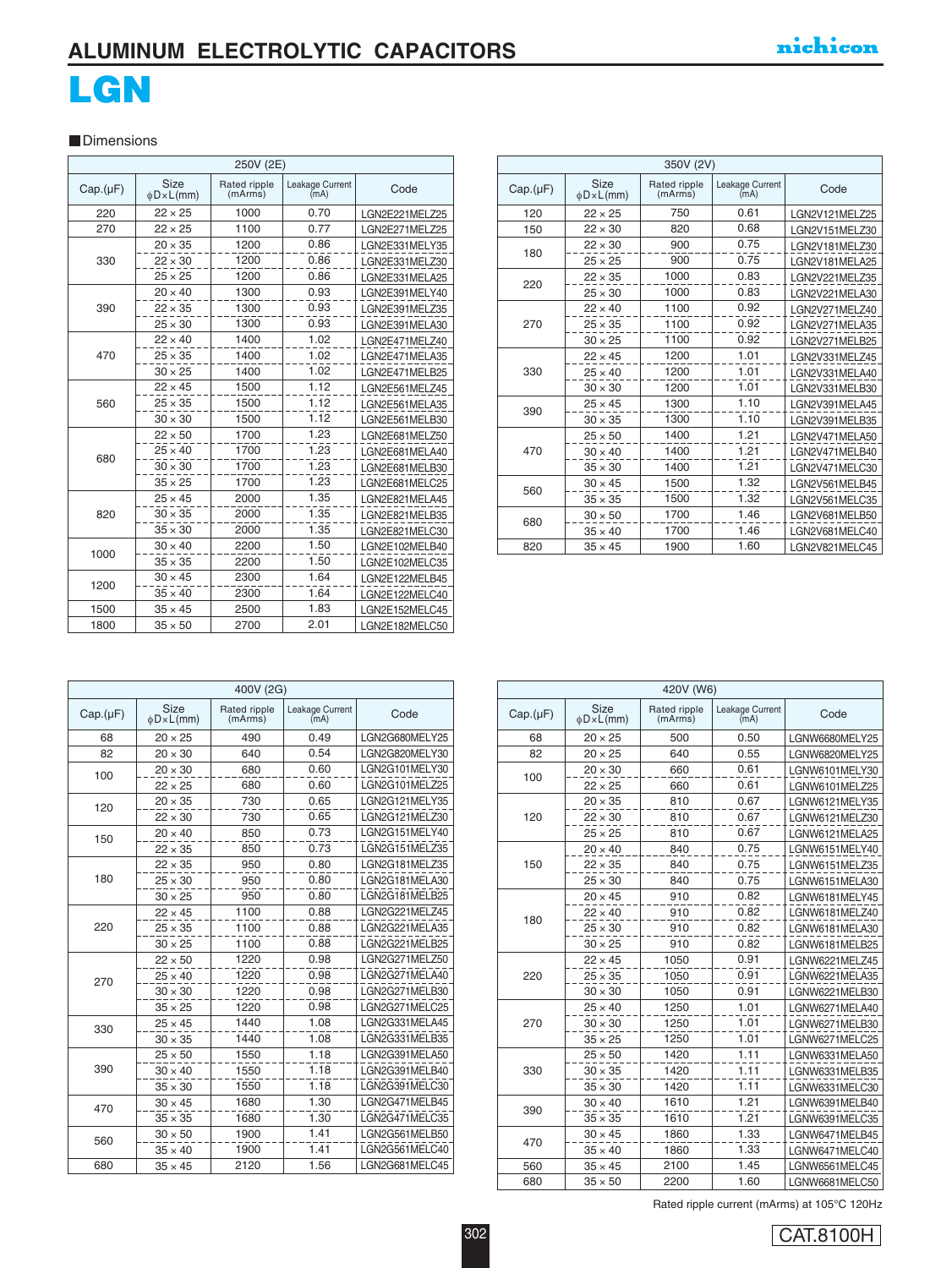## **ALUMINUM ELECTROLYTIC CAPACITORS**

# **LGN**

**Dimensions** 

|  | 450V (2W) |                        |                         |                         |                |
|--|-----------|------------------------|-------------------------|-------------------------|----------------|
|  | Cap.(µF)  | Size<br>$\phi$ D×L(mm) | Rated ripple<br>(mArms) | Leakage Current<br>(mA) | Code           |
|  | 56        | $20 \times 25$         | 440                     | 0.47                    | LGN2W560MELY25 |
|  | 68        | $20 \times 25$         | 500                     | 0.52                    | LGN2W680MELY25 |
|  | 82        | $20 \times 30$         | 640                     | 0.57                    | LGN2W820MELY30 |
|  |           | $22 \times 25$         | 640                     | 0.57                    | LGN2W820MELZ25 |
|  |           | $20 \times 35$         | 690                     | 0.63                    | LGN2W101MELY35 |
|  | 100       | $22 \times 30$         | 690                     | 0.63                    | LGN2W101MELZ30 |
|  |           | $25 \times 25$         | 690                     | 0.63                    | LGN2W101MELA25 |
|  |           | $22 \times 35$         | 720                     | 0.69                    | LGN2W121MELZ35 |
|  | 120       | $25 \times 30$         | 720                     | 0.69                    | LGN2W121MELA30 |
|  |           | $20 \times 45$         | 790                     | 0.77                    | LGN2W151MELY45 |
|  |           | $22 \times 40$         | 790                     | 0.77                    | LGN2W151MELZ40 |
|  | 150       | $25 \times 30$         | 790                     | 0.77                    | LGN2W151MELA30 |
|  |           | $30 \times 25$         | 790                     | 0.77                    | LGN2W151MELB25 |
|  |           | $22 \times 45$         | 870                     | 0.85                    | LGN2W181MELZ45 |
|  | 180       | $25 \times 35$         | 870                     | 0.85                    | LGN2W181MELA35 |
|  |           | $30 \times 30$         | 870                     | 0.85                    | LGN2W181MELB30 |
|  |           | $25 \times 40$         | 1050                    | 0.94                    | LGN2W221MELA40 |
|  | 220       | $30 \times 30$         | 1050                    | 0.94                    | LGN2W221MELB30 |
|  |           | $35 \times 25$         | 1050                    | 0.94                    | LGN2W221MELC25 |
|  |           | $25 \times 50$         | 1230                    | 1.04                    | LGN2W271MELA50 |
|  | 270       | $30 \times 35$         | 1230                    | 1.04                    | LGN2W271MELB35 |
|  |           | $35 \times 30$         | 1230                    | 1.04                    | LGN2W271MELC30 |
|  | 330       | $30 \times 40$         | 1380                    | 1.15                    | LGN2W331MELB40 |
|  |           | $35 \times 35$         | 1380                    | 1.15                    | LGN2W331MELC35 |
|  |           | $30 \times 50$         | 1610                    | 1.25                    | LGN2W391MELB50 |
|  | 390       | $35 \times 40$         | 1610                    | 1.25                    | LGN2W391MELC40 |
|  | 470       | $35 \times 45$         | 1780                    | 1.37                    | LGN2W471MELC45 |
|  | 560       | $35 \times 50$         | 1990                    | 1.50                    | LGN2W561MELC50 |

| 500V (2H) |                        |                         |                         |                |  |
|-----------|------------------------|-------------------------|-------------------------|----------------|--|
| Cap.(µF)  | Size<br>$\phi$ D×L(mm) | Rated ripple<br>(mArms) | Leakage Current<br>(mA) | Code           |  |
| 56        | $22 \times 25$         | 470                     | 0.50                    | LGN2H560MELZ25 |  |
| 68        | $22 \times 30$         | 520                     | 0.55                    | LGN2H680MELZ30 |  |
|           | $25 \times 25$         | 520                     | 0.55                    | LGN2H680MELA25 |  |
| 82        | $22 \times 35$         | 590                     | 0.60                    | LGN2H820MELZ35 |  |
|           | $22 \times 40$         | 650                     | 0.67                    | LGN2H101MELZ40 |  |
| 100       | $25 \times 30$         | 650                     | 0.67                    | LGN2H101MELA30 |  |
|           | $30 \times 25$         | 650                     | 0.67                    | LGN2H101MELB25 |  |
|           | $22 \times 45$         | 680                     | 0.73                    | LGN2H121MELZ45 |  |
| 120       | $25 \times 35$         | 680                     | 0.73                    | LGN2H121MELA35 |  |
|           | $30 \times 30$         | 680                     | 0.73                    | LGN2H121MELB30 |  |
|           | $22 \times 50$         | 750                     | 0.82                    | LGN2H151MELZ50 |  |
| 150       | $25 \times 45$         | 750                     | 0.82                    | LGN2H151MELA45 |  |
|           | $35 \times 25$         | 750                     | 0.82                    | LGN2H151MELC25 |  |
|           | $25 \times 50$         | 900                     | 0.90                    | LGN2H181MELA50 |  |
| 180       | $30 \times 35$         | 900                     | 0.90                    | LGN2H181MELB35 |  |
|           | $35 \times 30$         | 900                     | 0.90                    | LGN2H181MELC30 |  |
| 220       | $30 \times 45$         | 1020                    | 0.99                    | LGN2H221MELB45 |  |
|           | $35 \times 35$         | 1020                    | 0.99                    | LGN2H221MELC35 |  |
| 270       | $30 \times 50$         | 1120                    | 1.10                    | LGN2H271MELB50 |  |
|           | $35 \times 40$         | 1120                    | 1.10                    | LGN2H271MELC40 |  |
| 330       | $35 \times 45$         | 1250                    | 1.21                    | LGN2H331MELC45 |  |
| 390       | $35 \times 50$         | 1300                    | 1.32                    | LGN2H391MELC50 |  |

#### **Dimensions**

| 600V (2X) |                                 |                         |                         |                |  |
|-----------|---------------------------------|-------------------------|-------------------------|----------------|--|
| Cap.(µF)  | <b>Size</b><br>$\phi$ D × L(mm) | Rated ripple<br>(mArms) | Leakage Current<br>(mA) | Code           |  |
| 56        | $30 \times 25$                  | 500                     | 0.55                    | LGN2X560MELB25 |  |
| 68        | $30 \times 30$                  | 560                     | 0.61                    | LGN2X680MELB30 |  |
| 82        | $30 \times 35$                  | 610                     | 0.67                    | LGN2X820MELB35 |  |
|           | $35 \times 25$                  | 610                     | 0.67                    | LGN2X820MELC25 |  |
| 100       | $30 \times 40$                  | 670                     | 0.73                    | LGN2X101MELB40 |  |
|           | $35 \times 30$                  | 670                     | 0.73                    | LGN2X101MELC30 |  |
| 120       | $30 \times 45$                  | 740                     | 0.80                    | LGN2X121MELB45 |  |
|           | $35 \times 35$                  | 740                     | 0.80                    | LGN2X121MELC35 |  |
|           | $30 \times 50$                  | 830                     | 0.90                    | LGN2X151MELB50 |  |
| 150       | $35 \times 40$                  | 830                     | 0.90                    | LGN2X151MELC40 |  |
| 180       | $35 \times 45$                  | 900                     | 0.99                    | LGN2X181MELC45 |  |
| 220       | $35 \times 50$                  | 1000                    | 1.09                    | LGN2X221MELC50 |  |

Rated ripple current (mArms) at 105°C 120Hz

### Frequency coefficient of rated ripple current

| Frequency (Hz) |             | 50   | 60   | 120  | 300  | 1k   | 10k | 50k or more |
|----------------|-------------|------|------|------|------|------|-----|-------------|
| coeff.         | 160 to 250V | 0.81 | 0.85 | 1.00 |      | 1.32 | 45  | .50         |
|                | 350 to 600V |      | 0.82 | .00  | 1.16 | 1.30 | -41 | .43         |